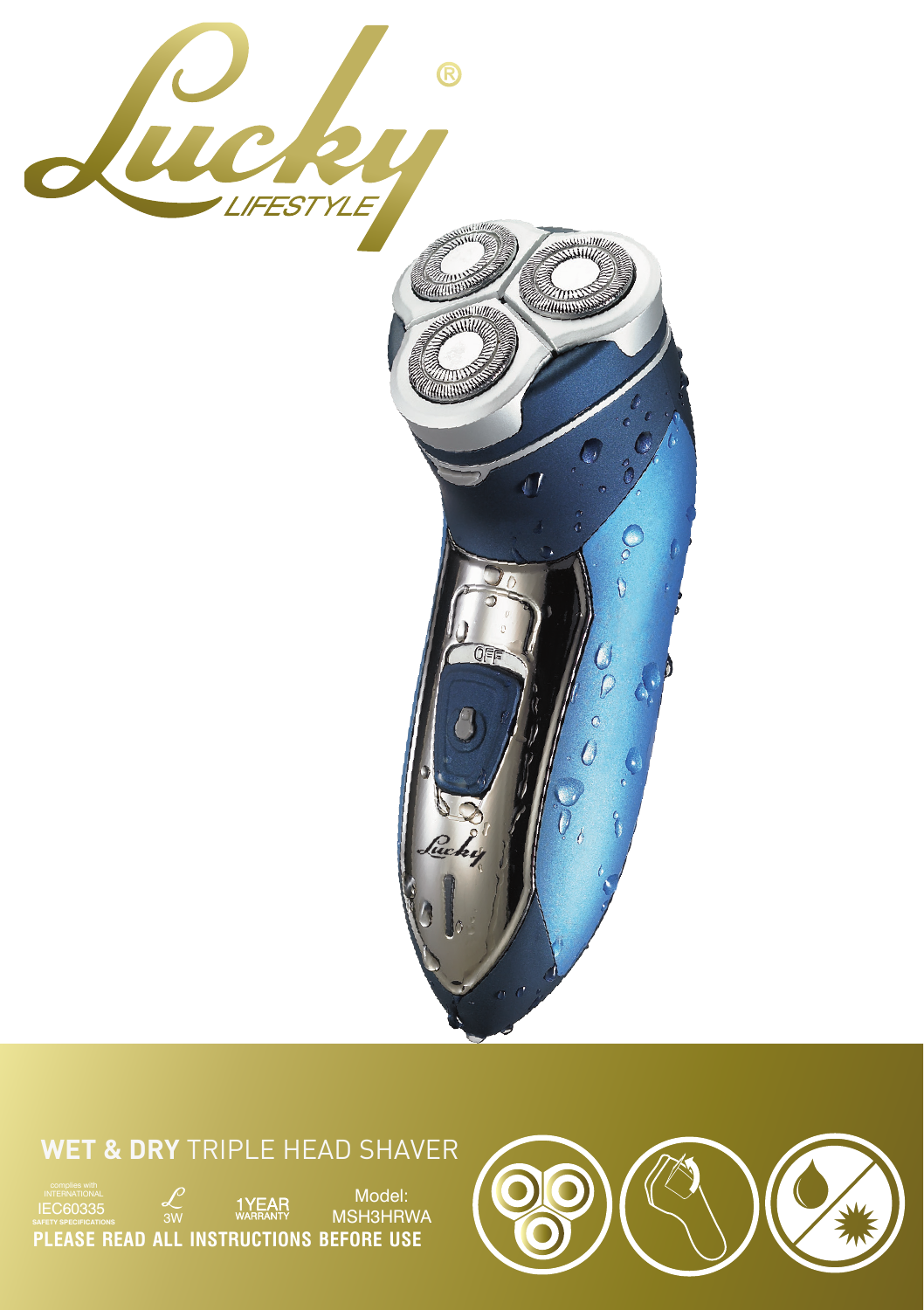#### **Dear customer,**

Thank you for choosing to purchase a Lucky brand product. Thanks to its technology, design and operation and the fact that it exceeds the strictest quality standards, a fully satisfactory use and long product life can be assured.



#### **1. Parts description**

- 1- Shaving head
- 2- Shaving head release button
- 3- ON/OFF switch
- 4- Charging light
- 5- Pop up trimmer
- 6- Pop up trimmer slide
- 7- Charging input

#### **Internal parts description**

- 8. Blade holder
- 9. Blade
- 10. Blade cover

### **2. Safety advice and warnings!**

Read these instructions carefully before switching on the appliance and keep them for future reference. Failure to follow and observe these instructions could lead to an accident. Clean all the parts of the product that will be in contact with face, as indicated in the cleaning section, before use.

### **2.1. Use or working environment:**

2.1.1. Keep the working area clean and well lit. Cluttered and dark areas invite accidents.

2.1.2. Use the appliance in a well ventilated area.

2.1.3. Do not place the appliance on hot surfaces, such as cooking plates, gas burners, ovens or similar items. 2.1.4. Keep children and bystanders away when using this appliance.

2.1.5. Place the appliance on a horizontal, flat, stable surface away from other heat sources.

2.1.6. Do not use the appliance in association with a programmer, timer or other device that automatically switches it on.

2.1.7. Do not use the appliance if the cable or plug is damaged.

2.1.8. Ensure that the voltage indicated on the rating label matches the mains power supply voltage before plugging in the appliance.

2.1.9. Connect the appliance to the mains power supply with an earth socket withstanding a minimum of 10 amperes.

2.1.10. The appliance's plug must fit into the mains power supply socket properly. Do not alter the plug. 2.1.11. If using a multi plug check ratings carefully as the current used by several appliances could easily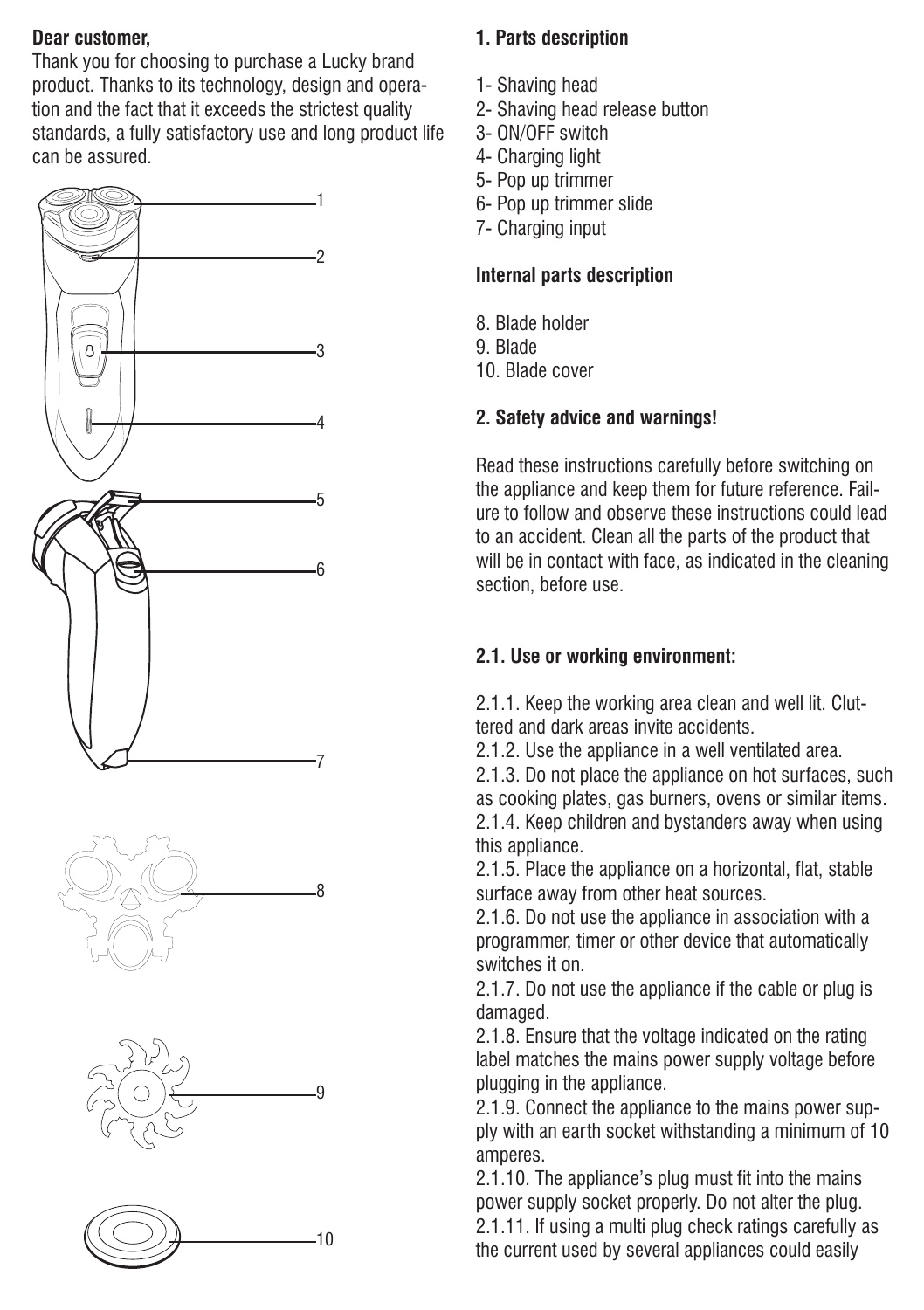exceed the rating of the multi plug.

2.1.12. If any of the appliance casings breaks, immediately disconnect the appliance from the mains power supply to prevent the possibility of an electric shock. 2.1.13. Do not use the appliance if it has fallen on the

floor or if there are visible signs of damage.

2.1.14. Do not force the power cord. Never use the power cord to lift up, carry or unplug the appliance. 2.1.15. Do not wrap the power cord around the appliance.

2.1.16. Do not clip or crease the power cord.

2.1.17. Do not allow the power cord to hang or to come into contact with the surfaces.

2.1.18. Check the state of the power cord. Damaged or tangled cables increase the risk of electric shock.

2.1.19. Power cord should be regularly examined for signs of damage, and if the cord is damaged, the appliance must not be used.

2.1.20. Do not touch the plug with wet hands.

#### **2.2. Personal safety:**

2.2.1. CAUTION: Do not leave the appliance unattended during use as there is a risk of an accident.

2.2.2. This appliance is only for domestic use, not for industrial or professional use. It is not intended to be used by guests in hospitality environments such as bed and breakfast, hotels, motels, and other types of residential environments, even in farm houses, offices and other work environments.

2.2.3. This appliance is not intended for use by persons (including children) with reduced physical, sensory or mental capabilities, or lack of experience and knowledge, unless they have been given supervision or instruction concerning use of the appliance by a person responsible for their safety.

2.2.4. This appliance is not a toy. Children should be supervised to ensure that they do not play with the appliance.

#### **2.3. Use and care:**

2.3.1. Fully unroll the appliance's power cable before each use.

2.3.2. Do not use the appliance if the parts or accessories are not properly fitted.

2.3.3. Unplug the appliance from the mains power supply when not in use and before undertaking any cleaning task.

2.3.4. This appliance should be stored out of reach of children.

2.3.5. Do not store the appliance if it is still on/hot.

2.3.6. Never leave the appliance unattended when in use and keep out of the reach of children.

2.3.7. If, for some reason, the appliance were to catch fire, disconnect the appliance from the mains power supply and DO NOT USE WATER TO PUT THE FIRE OUT.

#### **2.4. Service:**

2.4.1. Make sure that the appliance is serviced only by suitably qualified technician, and that only original spare parts or accessories are used to replace existing parts/accessories.

2.4.2. If the power cord is damaged, the manufacturer or its service agent or a similarly qualified person must replace it in order to avoid a hazard.

2.4.3. Any misuse or failure to follow the instructions for use renders the guarantee and the manufacturer's liability null and void.

#### **3. Instructions for use**

#### **3.1. Before use:**

3.1.1. Remove the appliance's protective film(if applicable).

3.1.2. Before using the product for the first time, clean the parts that will come into contact with face in the manner described in the cleaning section.

3.1.3. Fully charge the shaver before the first use. It takes about 8 hours to charge the shaver fully.

#### **3.2. Use and care**:

**Note:** Initial use of the Shaver may involve an adjustment period for your face as it gets used to an electric shaver. If changing from manual shaving this may be more noticeable as the technique and cutting style is different. Allow 2-4 weeks to adjust to this method.

#### **Shaving Tips:**

- Always shave with a dry face prior to showering or bathing.

- Hold the shaver at a 90° angle to your face to ensure the three heads have equal contact.

- Stretch the skin when shaving to provide a consistent surface to ensure the hairs enter the cutting tracks.

- Avoid pressing the shaver hard against your skin to prevent irritation and potential damage to rotary heads. -Use a slow circular motion whilst shaving.

- You can use the shaver while it's plugged into a power outlet, however this is not recommended as it may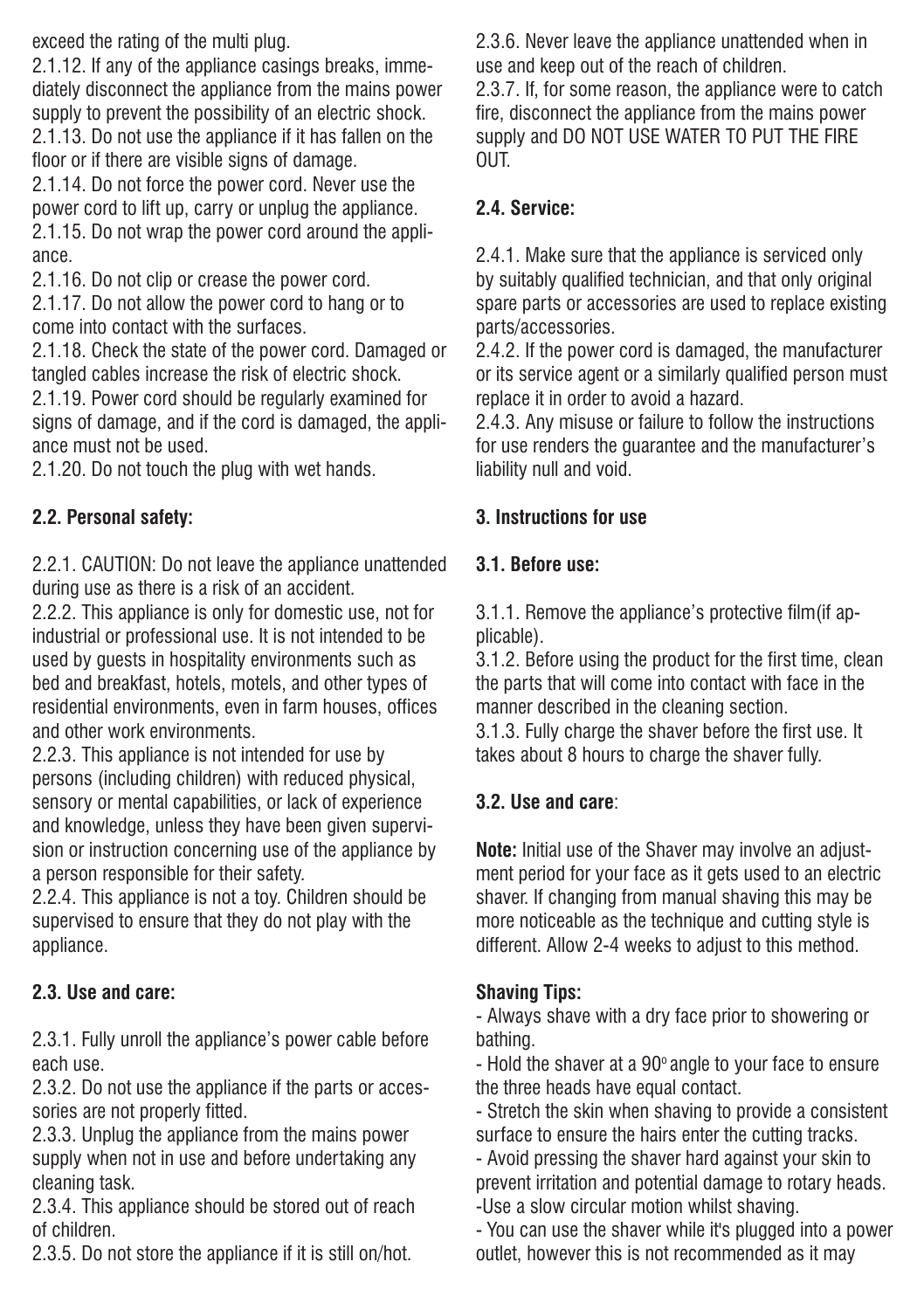affect the battery performance over time.

#### **3.2.1. Operating the shaver**

3.2.1.1. Remove the protective cap.

3.2.1.2. Turn the shaver on by pressing the ON/OFF button.

3.2.1.3. With the shaver at a  $90^\circ$  angle to your face, stretch the skin and using a circular motion proceed to shave the desired area.

3.2.1.4. Press the ON/OFF button to turn the shaver off when finished.



#### **3.2.2. Operating the trimmer**

3.2.2.1. Remove the protective cap.

3.2.2.2. Turn the shaver on by pressing the ON/OFF button.

3.2.2.3. Push the trimmer slide towards the head to pop up the trimmer.

 $3.2.2.4$ . With the trimmer at a  $90^\circ$  angle to your face, stretch the skin and gently shave the desired area.

3.2.2.5. Slide the trimmer back down when finished.

3.2.2.6. Press the ON/OFF button to turn the shaver off.



#### **3.3. Charging**

3.3.1. The shaver can be connected to mains 230 voltages 50HZ.

3.3.2. It takes about 8 hours to charge the shaver completely.

3.3.3. Fully charged,the shaver will give a maximum of 40 minutes of cordless shaving time.

3.3.4. After charging, set the socket wiring aside.



#### **3.4 Once you have finished using the appliance:**

3.4.1. Allow appliance to cool down.

3.4.2. Unplug the appliance from the mains power supply.

3.4.3. Clean the appliance as described in the cleaning section.

#### **4. Cleaning and maintenance:**

Regular cleaning of the shaver is very important to continue optimal performance of the appliance. Take care when cleaning the internal parts of the shaver, they have been precision made and any rough handling could easily result in damage and affect performance. Ensure before performing any cleaning the shaver is turned off and unplugged from any power point.

#### **4.1 Daily cleaning**

4.1.1. Ensure the unit is turned off and is uplugged from any power point.

4.1.2. Press the shaving head release button.

4.1.3. Shake out any hairs. Use the included cleaning brush to remove any stubborn hairs.

**NOTE:** Be careful not to shake too vigorously. Do not bend the shaving head backwards as this may damage the hinge.

#### **4.2. Cleaning the trimmer**

4.2.1. Ensure the unit is switched off and is unplugged from any power point.

4.2.2. Push the trimmer slide towards the head to pop up the trimmer.

4.2.3. Use the included brush to remove any hairs from the blades.

#### **4.3. Monthly cleaning**

Perform a more thorough cleaning of the shaving head components every month to ensure these delicate parts continue to operate as expected.

4.3.1 Ensure the unit is turned off and is unplugged from any power point.

4.3.2. Press the shaving head release button.

4.3.3. Shake out any hairs.

4.3.4. Turn blade holder anti-clockwise to remove blades from blade covers.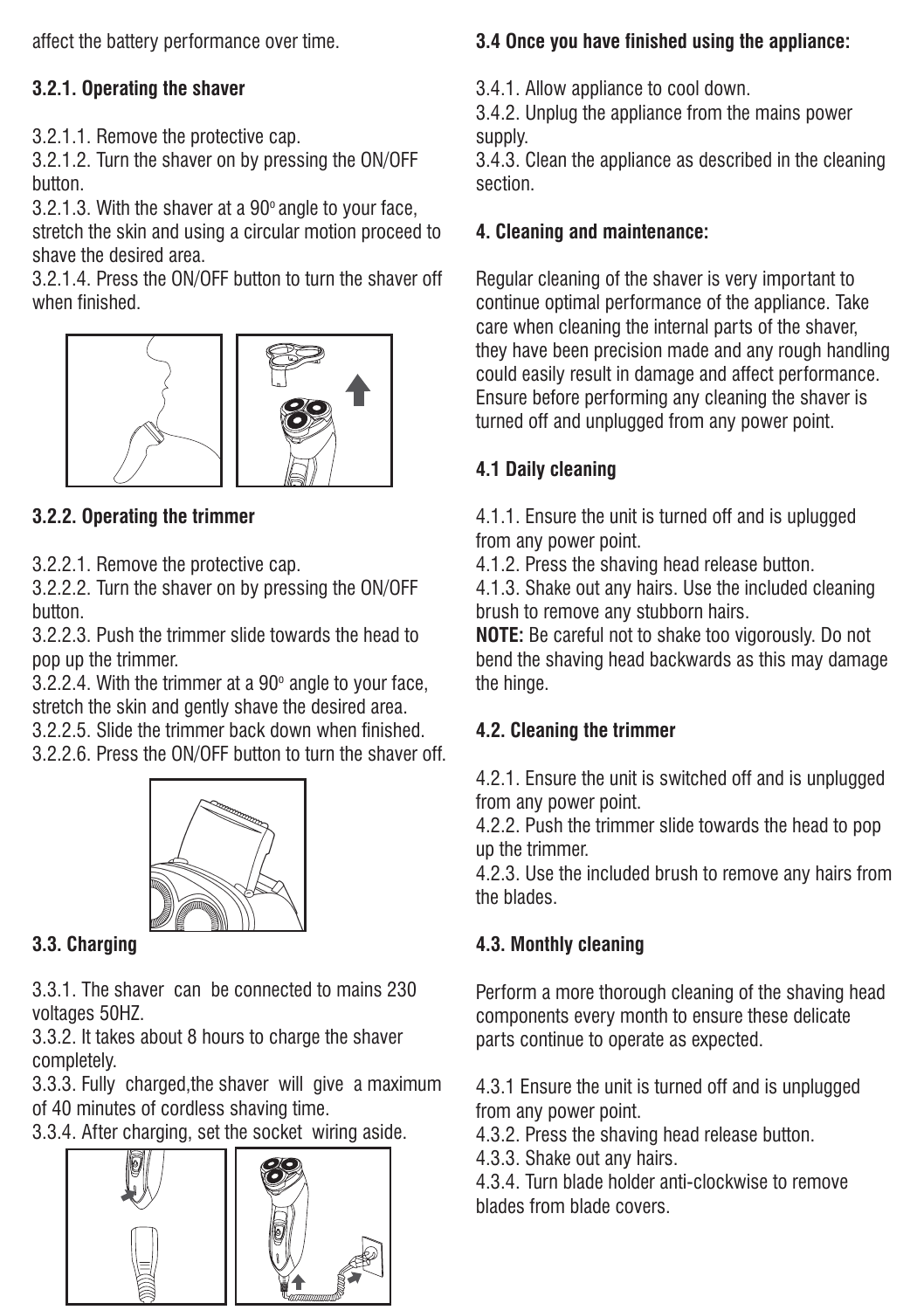4.3.5. Gently pull out the blade covers and blades from the front face. Seperate the blades from the blade covers.

4.3.6. Use the included brush to thoroughly clean the blade covers and blades.

4.3.7. Remove the blade head by gently pulling it away from the sahver.

4.3.8. Wash the blade covers, blade head and blades

with a small amount of soap and water then rinse.

4.3.9. Allow to dry before reassembling.

4.3.10. With the shaving head still open, place the blade covers back into the slots.

**NOTE:** Do not force parts back into place as the shaving head may snap backwardss causing damage.

4.3.11. Insert the blades into the blade covers.

4.3.12. Ensure the blade holder is inserted corrrectly and turn clockwise to secure blades in place.

4.3.13. Close the shaving head and replace the protective cap.

**NOTE:** If you have issues closing the shaving head, check that all parts are assembled correctly.



**5. Anomalies and repair**

5.1. Take the appliance to an authorised support centre if product is damaged or other problems arise.

5.2. If the connection to the mains has been damaged, it must be replaced and you should proceed as you would in the case of damage.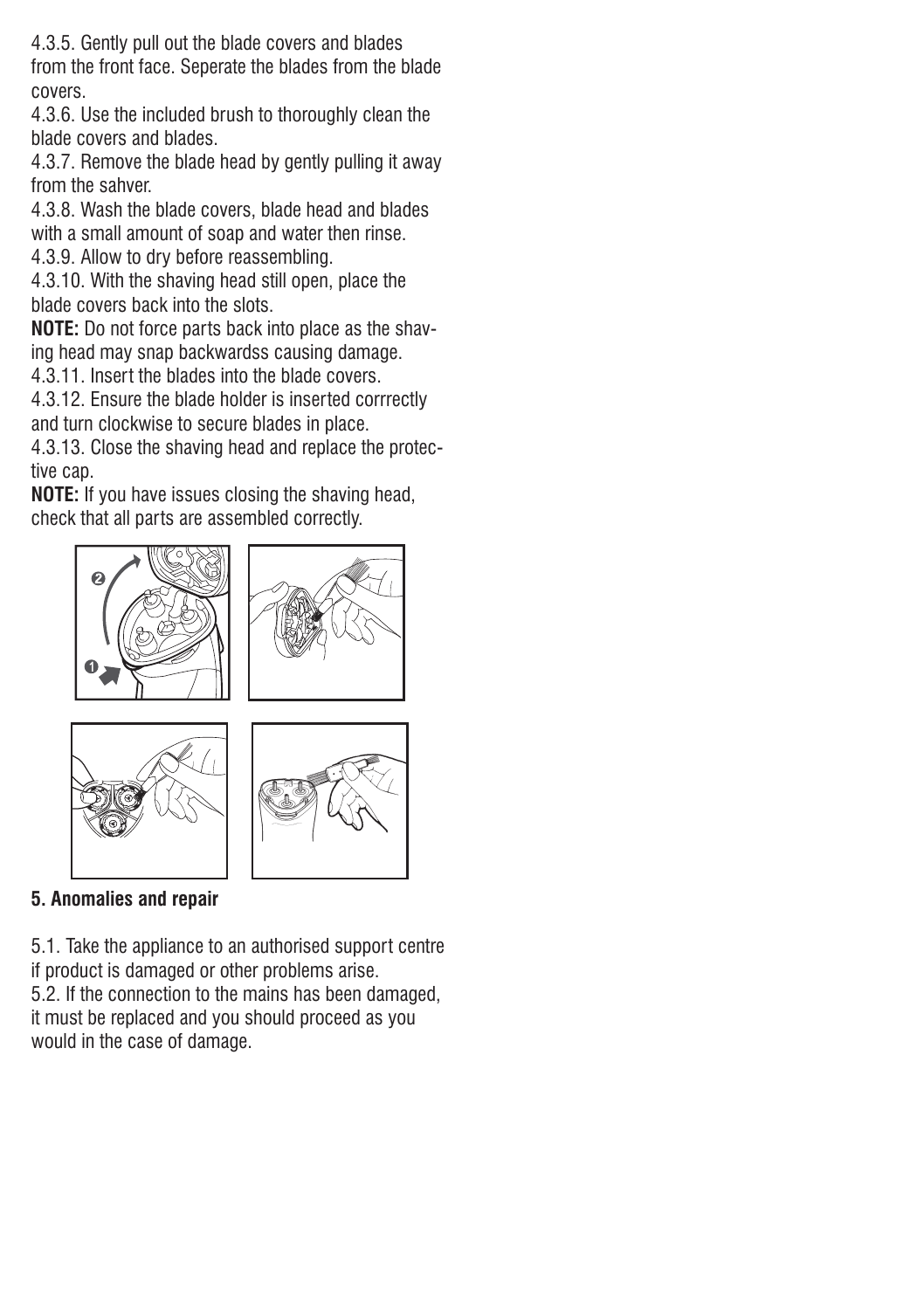

Lucky guarantees that this product has been thoroughly inspected and tested before being dispatched and is free from mechanical and electrical defects and complies with the applicable safety standards. However, should defects due to faulty material or workmanship develop, under normal domestic use, within 6 months from the date of purchase please return the product to the store from where it was purchased for a full refund or replacement.

The following conditions apply:

- 1) Please ensure you retain your receipt as this must be presented when making a claim under the terms of the warranty. It is impossible to determine the warranty period without proof of purchase, so please keep this in a safe place.
- 2) If a refund or exchange is required the product must be complete with all accessories, parts and packaging. Missing parts will render the warranty void.
- 3) Upon receipt of your appliance check it for any transport damage to ensure it is safe for use. Return it to the store as soon as possible for exchange if damaged. The warranty is void if products are damaged after use, so please do not use the damaged product.
- 4) Your product is designed for normal domestic household use. Failure to read and comply with the instructions for use, cleaning and maintenance will render your warranty void, so please read these instructions carefully to ensure your safety, and get the most effective use from the product. (e.g. lime scale; water deposits; and/or insect infestation)
- 5) Any abuse, negligent, improper or accidental use or care will render the warranty void and Creative Housewares (Pty) Ltd will not be liable for any loss or damage.
- 6) Any attempted repair, or replacement of unauthorised parts will render the warranty void, so please contact an authorised service centre or agent for any service or repair requirements.

#### Extended 12 Month Limited Warranty

Lucky offer an extended 12 month limited warranty from the date of purchase to offer the consumer peace of mind on their purchase. Should defects due to faulty material or workmanship develop, under normal domestic use, within 12 months from the date of purchase, please return the product to the store from where it was purchased for replacement.

Before returning your product, check for the following:

- 1) Your household mains supply socket is working and switched on.
- 2) The mains supply circuit is not overloaded (White trip switch on your DB board is off).
- 3) You have read the trouble shooting guide in your Instructions for Use.
- 4) All accessories and parts are present.

If service or repair becomes necessary outside the warranty period, this service is still available however all transport/ postage, spares and labour costs will be paid by the consumer. All chargeable repairs will require the consumers' approval in writing once the quote is accepted. Once the go-ahead has been received Lucky will undertake to conduct the repair within a reasonable time and maintain the condition of the product as received.

All repairs carry a 3 month warranty. Lucky will attempt to conduct repairs within reasonable industry standards but cannot be held responsible or liable for any circumstances not under their direct control.

> National Service Centre: 086 111 5006 e-mail: help@creativehousewares.co.za

### creative housewares

web: www.creativehousewares.co.za **Durban** 

#### **Cape Town**

20 Tekstiel Street, Parow, Cape Town, 7493, South Africa • P.O. Box 6156 Parow East, 7501, South Africa Tel: +27 21 931 8117 Fax: +27 21 931 4058

35 Adrain Road, Windermere, Durban, South Africa, 4001 Tel: +27 31 303 3465 Fax: +27 31 303 8259

#### **Johannesburg**

Unit 25 & 26 San Crov Officepark, Die Agora Road, Croydon, 1619 Tel: +27 11 392 5652 Fax: +27 11 392 1694

# **1 year warrant y**